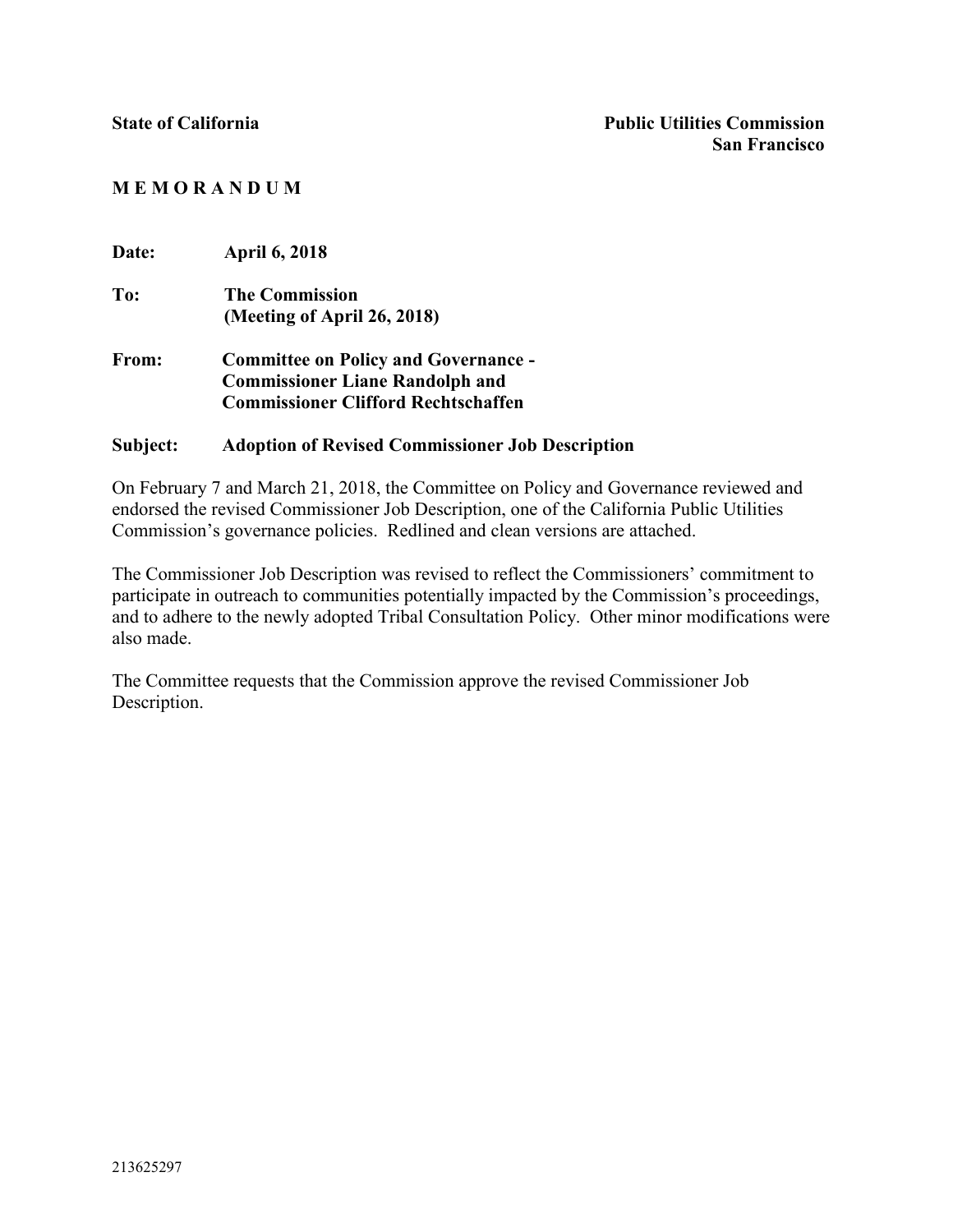## **ATTACHMENT**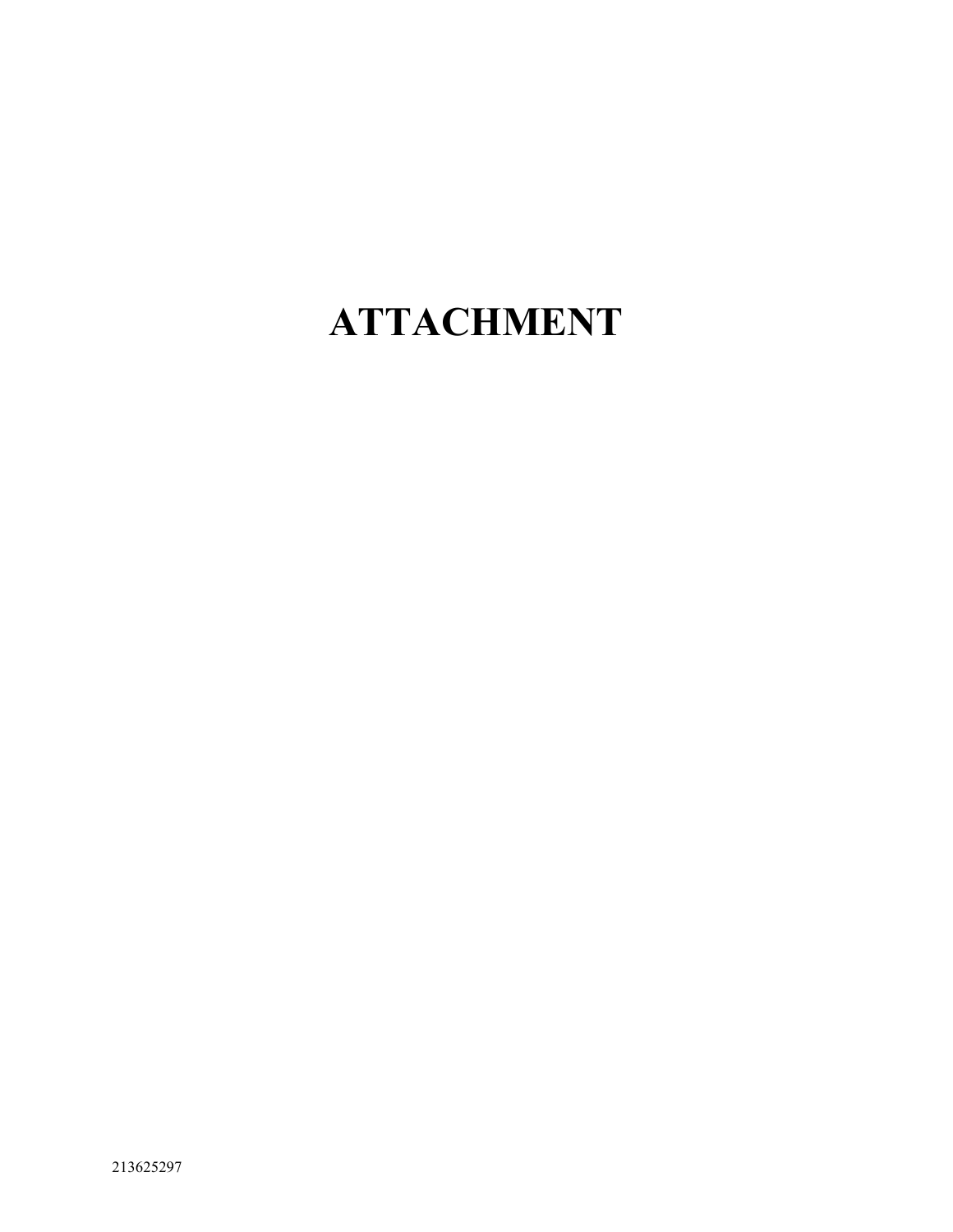| <b>COMMISSION POLICY</b>                                                                                                  |                                            |  |  |
|---------------------------------------------------------------------------------------------------------------------------|--------------------------------------------|--|--|
| Category: Governance Process                                                                                              | <b>Title: Commissioner Job Description</b> |  |  |
|                                                                                                                           | Policy Number: GP-2                        |  |  |
| Date of Adoption: June 23, 2016                                                                                           | Resolution No.                             |  |  |
| <b>Last Date and Venue of Review:</b><br>February 7, 2018, at Commissioner<br><b>Committee on Policy &amp; Governance</b> | Resolution No.                             |  |  |
| Date of Adopted Revision: , 2018                                                                                          |                                            |  |  |

The five-member California Public Utilities Commission is both the governing body for the CPUC, as well as a policy and regulatory body. Pursuant to its authority granted by the California Constitution and the Legislature, the Commission's duties are to set rates, create policy that implements statutory mandates and policy goals, and define regulations governing regulated entities. In order to set direction and to efficiently, effectively and equitably administer these duties, the Commission may adopt delegations of its authorities to CPUC staff. In so doing, the Commission identifies and defines the values and vision of the CPUC, along with the quantitative and qualitative results that CPUC is to achieve, and communicates them in the form of policy.

CPUC Commissioners are public officials defined in the California Constitution, appointed by the Governor and subject to confirmation by the California Senate.

The Commissioners' job duties are to:

- 1. Prepare for, attend, and participate in the Commission's regular business meetings and other public functions that the CPUC uses to conduct its business.
- 2. Participate fully in Commission business meetings by evaluating decisions carefully and voting always with the public's interest and statutory mandates in mind. Participate in outreach to communities potentially impacted by the Commission's proceedings, including meetings with Native American tribes where the tribe is engaged in a Commission proceeding.
- 3. Act as presiding Commissioners on assigned adjudicatory, policy, regulatory and ratesetting proceedings, and develop proposed decisions within those proceedings for the full Commission's consideration.
- 4. Actively monitor assigned proceedings while endeavoring to meet applicable deadlines.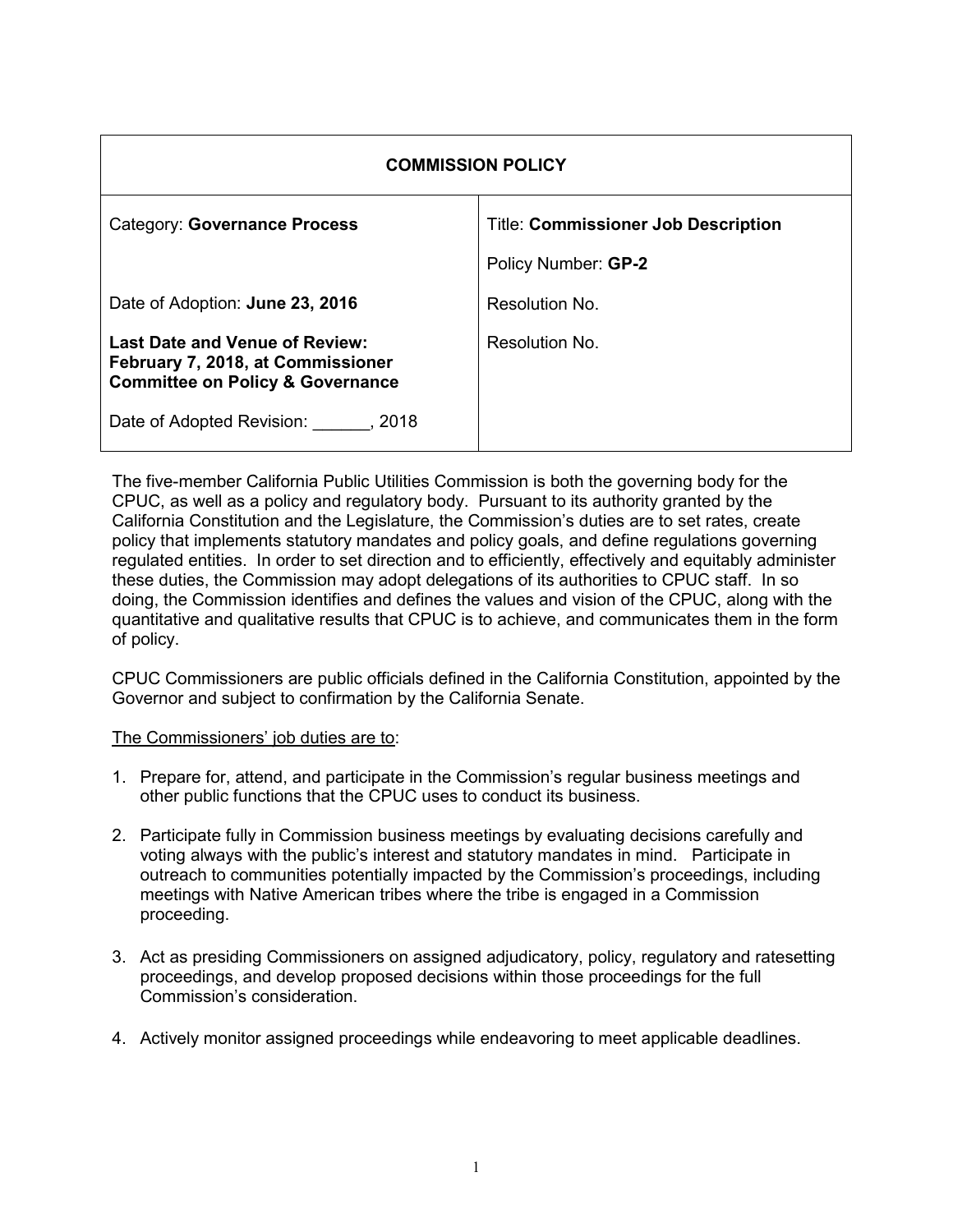- 5. Rigorously observe at all times the Commissioner Code of Conduct, seeking always to achieve the highest standards of personal behavior, and keep the public interest first and foremost.
- 6. Acting as a body, help the President to select the Executive Director, General Counsel, Chief Administrative Law Judge and Internal Auditor. Similarly, set specific expectations for Executive Director, General Counsel, Chief Administrative Law Judge, and Internal Auditor, and supervise the incumbents appropriately. Perform evaluations for these positions annually.
- 7. Via the Commission's strategic directives, set clear performance expectations for staff.
- 8. Set or refine overarching policy for the CPUC, and set clear expectations for staff implementation of statute and Commission policy.
- 9. Monitor the staff's efforts to accomplish the strategic directives, and evaluate changes in the CPUC's position and direction annually.
- 10. Provide appropriate supervision, personnel direction and policy leadership to the individual Commissioner's advisory and administrative staff.
- 11. Attend to organization-wide functions and initiatives, including enterprise risk management, program monitoring and assessment, internal audits, strategic planning, and employee recruitment and retention, and ensure appropriate responses on a timely basis.
- 12. Represent the Commission to the California Legislature, to the public, and to key groups with an interest in the actions of the Commission.

**Monitoring Method: Commission Report Frequency: Annual**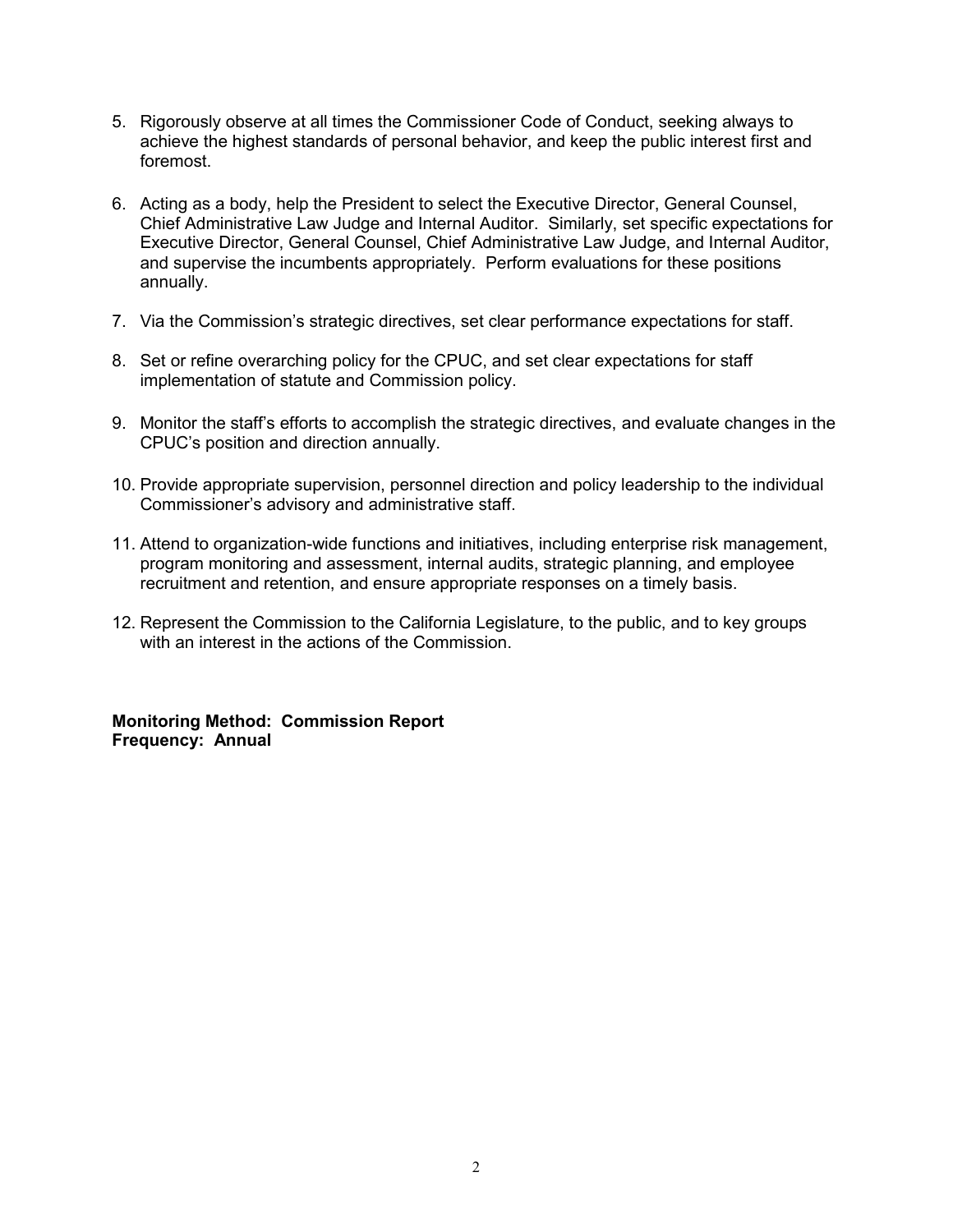| <b>COMMISSION POLICY</b>                                                                                                  |                                            |  |  |
|---------------------------------------------------------------------------------------------------------------------------|--------------------------------------------|--|--|
| <b>Category: Governance Process</b>                                                                                       | <b>Title: Commissioner Job Description</b> |  |  |
|                                                                                                                           | Policy Number: GP-2                        |  |  |
| Date of Adoption: June 23, 2016                                                                                           | Resolution No.                             |  |  |
| <b>Last Date and Venue of Review:</b><br>February 7, 2018, at Commissioner<br><b>Committee on Policy &amp; Governance</b> | Resolution No.                             |  |  |
| Date of Adopted Revision: , 2018                                                                                          |                                            |  |  |

The five-member California Public Utilities Commission is both the governing body for the CPUC, as well as a policy and regulatory body. Pursuant to its authority granted by the California Constitution and the Legislature, the Commission's duties are to set rates, create policy that implements statutory mandates and policy goals, and define regulations governing regulated entities. In order to set direction and to efficiently, effectively and equitably administer these duties, the Commission may adopt delegations of its authorities to CPUC staff. In so doing, the Commission identifies and defines the values and vision of the CPUC, along with the quantitative and qualitative results that CPUC is to achieve, and communicates them in the form of policy.

CPUC Commissioners are public officials defined in the California Constitution, appointed by the Governor and subject to confirmation by the California Senate.

The Commissioners' job duties are to:

- 13. Prepare for, attend, and participate in the Commission's regular business meetings and other public functions that the CPUC uses to conduct its business.
- 14. Participate fully in Commission business meetings by evaluating decisions carefully and voting always with the public's interest and statutory mandates in mind. Participate in outreach to communities potentially impacted by the Commission's proceedings, including meetings with Native American tribes where the tribe is engaged in a Commission proceeding.
- 15. Act as presiding Commissioners on assigned adjudicatory, policy, regulatory and ratesetting proceedings, and develop proposed decisions within those proceedings for the full Commission's consideration.
- 16. Actively monitor assigned proceedings while endeavoring to meet applicable deadlines.
- 17. Rigorously observe at all times the Commissioner Code of Conduct, seeking always to achieve the highest standards of personal behavior, and keep the public interest first and foremost.